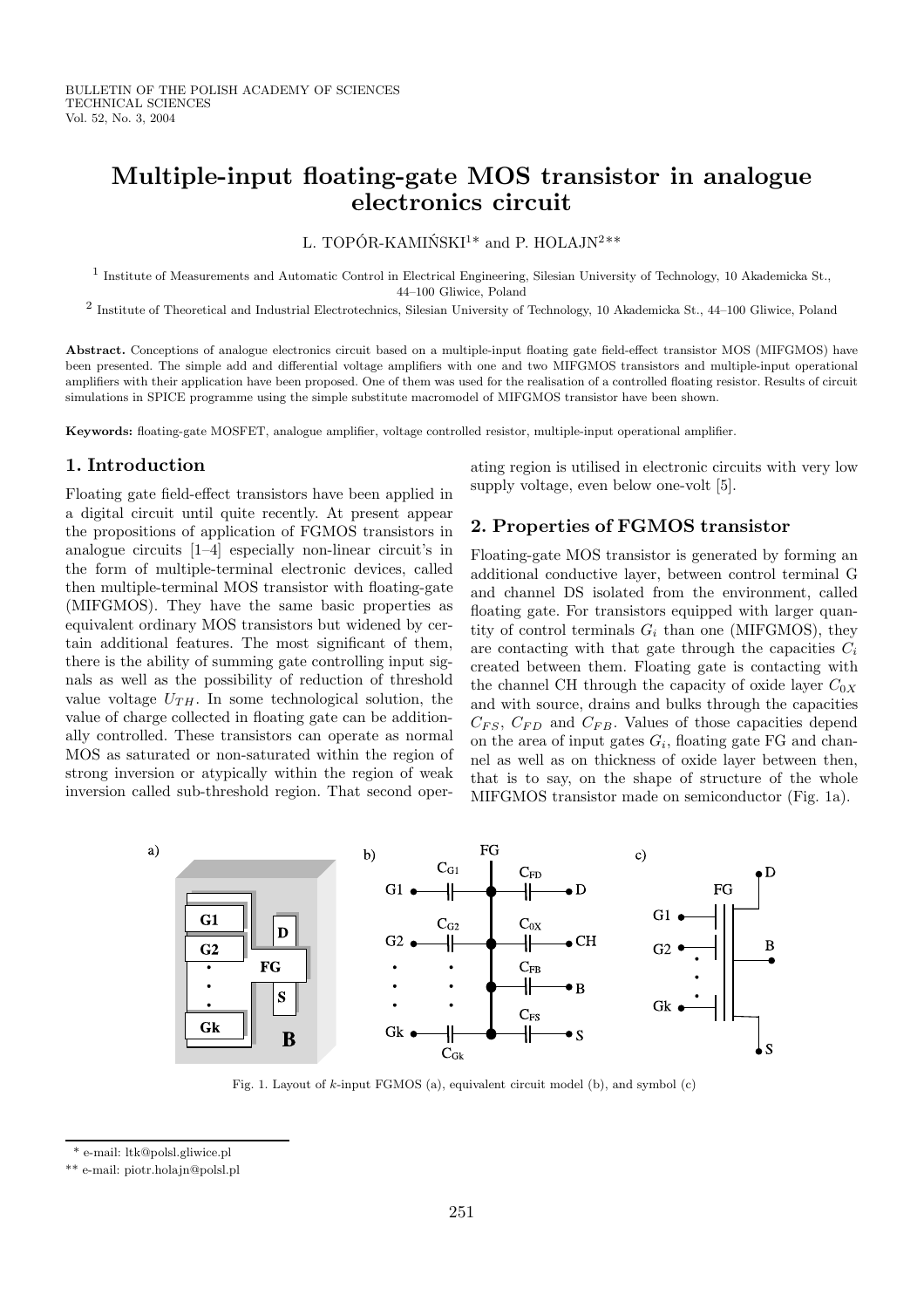Potentials of transistor terminals  $U_{Gi}$ ,  $U_D$ ,  $U_S$ ,  $U_B$ , floating gate potential  $U_{FG}$  and charge  $Q_{FG}$  collected on that gate as well as channel surface potential  $\Psi_S$ , exert the influence on the phenomenon's taking place in the channel and thus on drain current  $I_D$ . Depending on transistor design, operating conditions and values for individual potentials and capacities, one can state in many cases that floating gate potential is only a function of potential  $U_{Gi}$  of input gate terminals summed with weights depending on  $C_{Gi}$  and  $C_T$  values, that means

> $U_{FG} = \sum^{k}$  $i=1$  $w_i U_{Gi}$  (1)

where:

$$
w_i = \frac{C_{Gi}}{C_T} \tag{2}
$$

where  $C_T$  is the sum of all capacities connected with floating gate.

In the region of strong inversion and saturation of MIFGMS transistor with the channel of "n" type and under assumption that  $U_B = 0$ , drain current for that transistor is described by the following relation:

$$
I_{DFG} = \beta \left(\sum_{i=1}^{k} w_i U_{Gi} - U_{TH}\right)^2 \tag{3}
$$

in which  $\beta = \mu C_{0X} W/L$  is a transconductance parameter and  $U_{TH}$  — threshold voltage. Drain current for that transistor within non-saturated region has the following value:

$$
I_{DFG} = \beta \left( \sum_{i=1}^{k} w_i U_{Gi} - U_S - U_{TH} \right) (U_D - U_S) - \frac{1}{2} (U_D - U_S)^2.
$$
 (4)

The most important properties of MIFGMOS transistor are the following: additional input control signals  $U_{Gi}$ and possibility of threshold voltage  $U_{TH}$  reduction. The circuits containing MIFGMOS transistors can be, basing on relation's (3) and (4) simulated using macromodel [3, 6] (Fig. 2) composed of MOS transistor as well as additional capacities of gates  $C_{Gi}$  and controlled sources  $w_iU_i$ .



Fig. 2. Equivalent macromodel of k-input FGMOSFET

#### 3. Simple voltage amplifiers with MIFG-MOS transistor

Using MIFGMOS transistor with large number of input terminals  $G_i$  in above-mentioned amplifier, simple summing voltage amplifier as in Fig. 3 is obtained  $[4, 7]$ .



Fig. 3. Reversing/summing voltage amplifier with one MIFGMOS transistor

For operation within the saturation region that amplifier is described by the following dependence:

$$
U_0 = \frac{1}{w_0} \sqrt{\frac{2I}{\beta}} - \sum_{j=1}^n \frac{w_j}{w_0} U_j = U_{00} - \sum_{j=1}^n k_j U_j.
$$
 (5)

And, at the same time following condition must be fulfilled:

$$
\sum_{j=1}^{n} w_j U_j > (1 - w_0) U_0.
$$
 (6)

In order to obtain non-reversing voltage amplifier, two MIFGMOS transistors (in Fig. 4) should be applied. When the both transistors FGMOS1 and FGMOS2 will operate within the saturated region, the following equation will be obtained:

$$
U_0 = \frac{\sqrt{2}}{w_{02}} \left( \sqrt{\frac{I_2}{\beta_2}} - \frac{w_2}{w_{01}} \sqrt{\frac{I_1}{\beta_1}} \right) + \frac{w_2}{w_{02}} \frac{w_1}{w_{01}} U_1
$$
  
=  $U_{02} + k_{12} U_1.$  (7)

It describes this circuit when input  $U_1$  fulfils the following condition:

$$
U_{1\text{bound}} = \frac{w_{01}}{w_1} \left( \frac{1}{w_{01}} \sqrt{\frac{2I_1}{\beta_1}} - \frac{1 - w_{02}}{w_2} \sqrt{\frac{2I_2}{\beta_2}} \right) < U_1
$$

252 Bull. Pol. Ac.: Tech. 52(3) 2004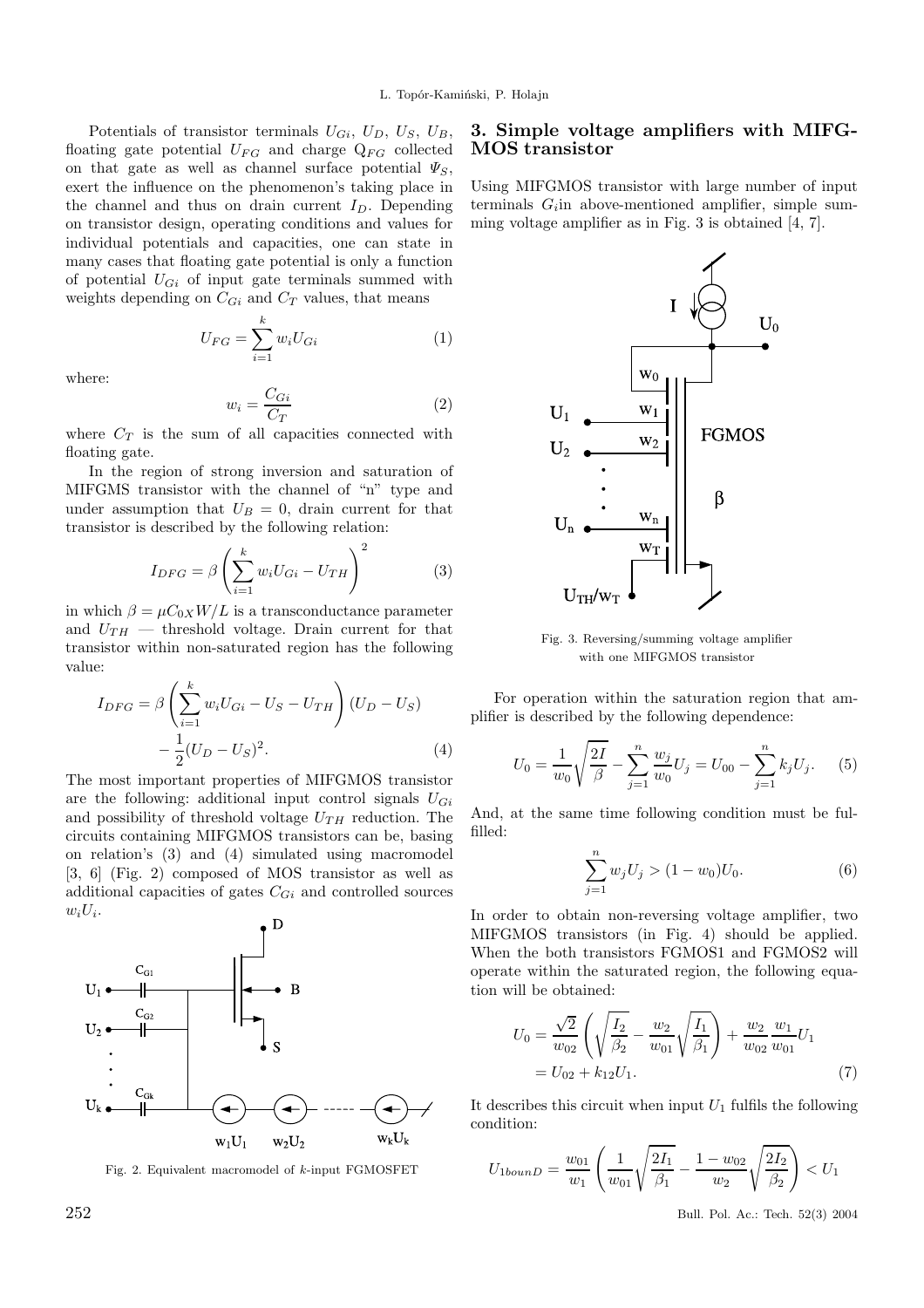Multiple-input floating-gate MOS transistor...

$$
\langle \frac{1 - w_{01}}{w_1} \sqrt{\frac{2I_1}{\beta_1}} = U_{1bound}.\tag{8}
$$

where  $U_{1\text{bound}}$ ,  $U_{1\text{bound}}$  — boundary values.

If in the circuit (in figure 4) MIFGMOS transistors with next additional input terminals are applied summing/subtracting voltage amplifiers shown in Fig. 5, is obtained.

For the case when the both FGMOS1 and FGMOS2 transistors will operate within the saturated region, amplifier is described by the following equation:

$$
U_0 = \frac{\sqrt{2}}{w_{02}} \left( \sqrt{\frac{I_2}{\beta_2}} - \frac{w_P}{w_{01}} \sqrt{\frac{I_1}{\beta_1}} \right) + \frac{w_P}{w_{01}} \frac{w_1}{w_{02}} U_1 + + \frac{w_P}{w_{01}} \frac{w_2}{w_{02}} U_2 - \frac{w_3}{w_{02}} U_3 - \frac{w_4}{w_{02}} U_4.
$$
 (9)



Fig. 4. Simple non-reversing voltage amplifier



Fig. 5. Summing/subtracting voltage amplifier

# 4. Multiple-input OA with FGMOS transistors working in saturation region

Making connection of differential OA with the amplification A to the pair of FGMOS transistors (Fig. 3), working in the saturation region it was obtained multiple-input voltage OA circuit shown in Fig. 6.



Fig. 6. Multiple-input OA with the pair of FGMOS transistorsg workin in the saturation region

Making an assumption that transistors are identical, have equal current supply and weight value, that is:

$$
w_{a1} = \dots = w_{an} = w_{b1} = \dots = w_{b1} = w.
$$
 (10)

then it is described by relation:

$$
U_0 = A \frac{w}{w_0} \left( \sum_{k=1}^n U_{ak} - \sum_{k=1}^n U_{bk} \right). \tag{11}
$$

In order that transistors work in the saturation region each of them must fulfil the inequality:

$$
\sum U_k \le (1 - w_0) \frac{w_0}{w} \sqrt{\frac{2I}{\beta}} + \frac{w_0}{w} U_{TH}
$$
 (12)

The simple practical realisation of such an amplifier being an integrated circuit realised in the CMOS technique has been shown in Fig. 7.



Fig. 7. MIOA simple practical realisation in the CMOS technique with a use of two FGMOS transistors

## 5. Multiple-input OA with FGMOS transistors working in non-saturation region

If differential current amplifier with voltage output and transconductance  $R_m$  has been connected to the pair of FGMOS transistors from Fig. 3 working in non-saturation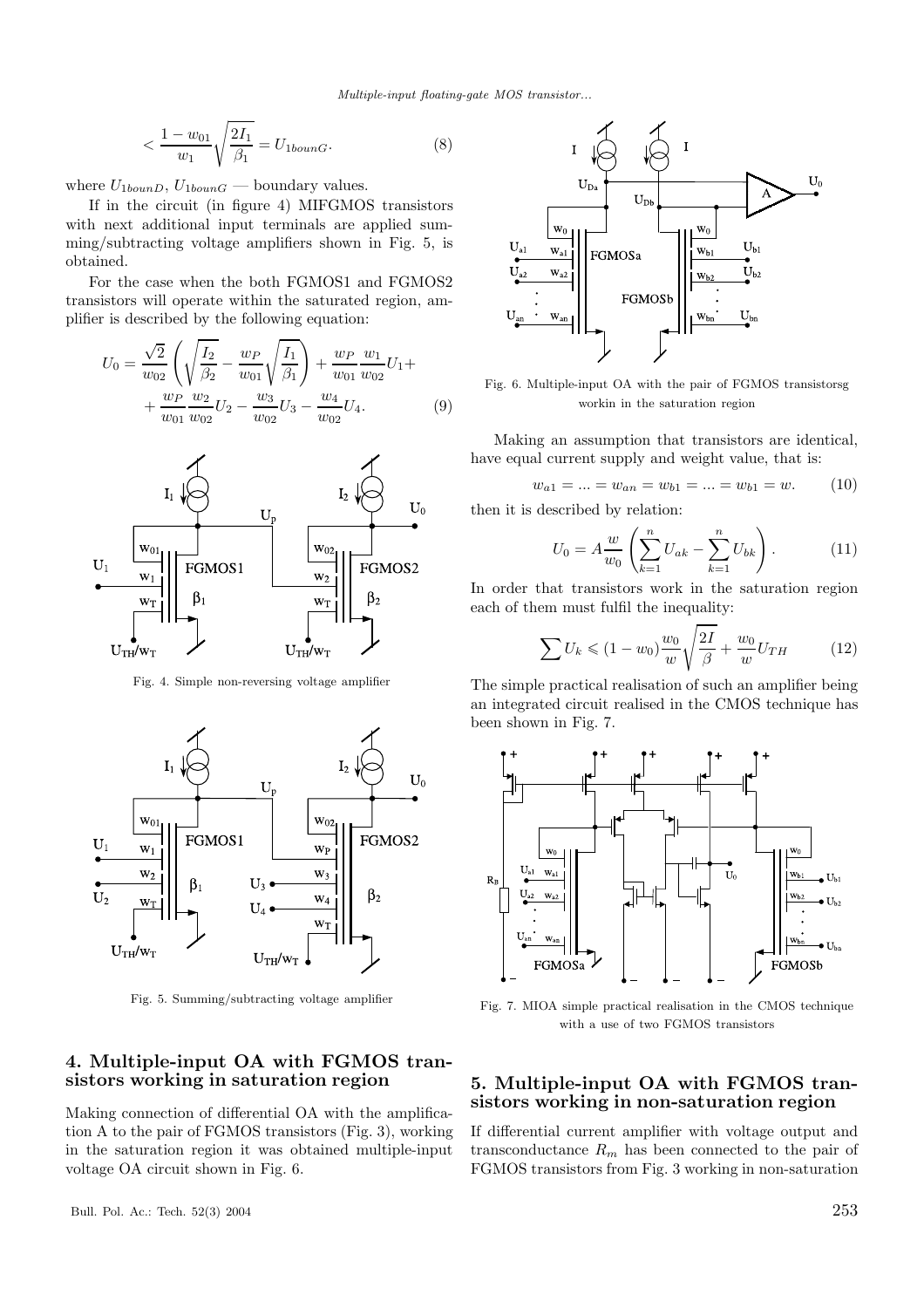region in the way presented in Fig. 8, then multiple-input compensation voltage should have value: voltage amplifier is obtained. [8]



Fig. 8. Multiple-input OA with a pair of FGMOS transistors working in non-saturation region

For the same weight value of all input terminals it is described by the dependence:

$$
U_0 = w\beta ER_m \left(\sum_{k=1}^n U_{ak} - \sum_{k=1}^n U_{bk}\right). \tag{13}
$$

In order that transistors work in the triode region each of them must fulfil the inequality:

$$
\sum_{k=1}^{n} U_k \ge U_G = \frac{1}{w} \sqrt{\frac{I_D}{2\beta}} + \frac{U_{TH}}{2w}.
$$
 (14)

In order to obtain linear transition function also for voltage lower then limit voltage  $U_G$ , it is possible to apply two pairs of complementary FGMOS transistors powered by E voltage with opposite sign and with compensated threshold voltage  $U_{TH}$ . The possible structure of practical integrated circuit of MIOA realised in CMOS technique has been presented in Fig. 9 [6], beside which



#### 6. MIFGMOS transistor as floating linear controlled resistor

For floating gate MOS transistor with four control terminals, operating within the non-saturated region, the dependence (4) describing it, is rearranged to the following form:

$$
\frac{I_{DS}}{\beta} = (w_1 U_{G1} + w_2 U_{G2} + w_3 U_{G3} - U_S + w_T U_T +
$$

$$
+ U_{TH})(U_D - U_S) - \frac{1}{2}(U_D - U_S)^2.
$$
(16)

Assuming:  $w_T U_T = U_{TH}$ ,  $U_{G1} = U_C$ ,  $U_{G2} = U_D$ ,  $U_{G3} = U_S$ ,  $w_2 = w_3 = 0.5$  and  $w_1 = w_C$ , the following relation is obtained:

$$
R_{DS} = \frac{U_D - U_S}{I_{DS}} = \frac{1}{\beta w_C U_C}.\tag{17}
$$

That relation describes a theoretical model of floating linear resistor, adjustable by input voltage  $U_C$  (in Fig. 6).

The model of controlled floating resistor with one MIFGMOS transistor, shown in Fig. 10, cannot be practically realised, since the sum of all input weights of that transistor is always less them unity therefore whichever two of then cannot be equal to 0.5 at the same time. So, in order to realise it practically, additional amplifiers compensating lowered values for weight  $w_2$  and  $w_3$  should be inserted between terminals  $D$  and  $S$  and input gates  $G_2$ and  $G_3$ . Practically, it can be done by means of one am-



Fig. 9. MIOA practical realisation with a complementary pair of FGMOS transistors working in the triode region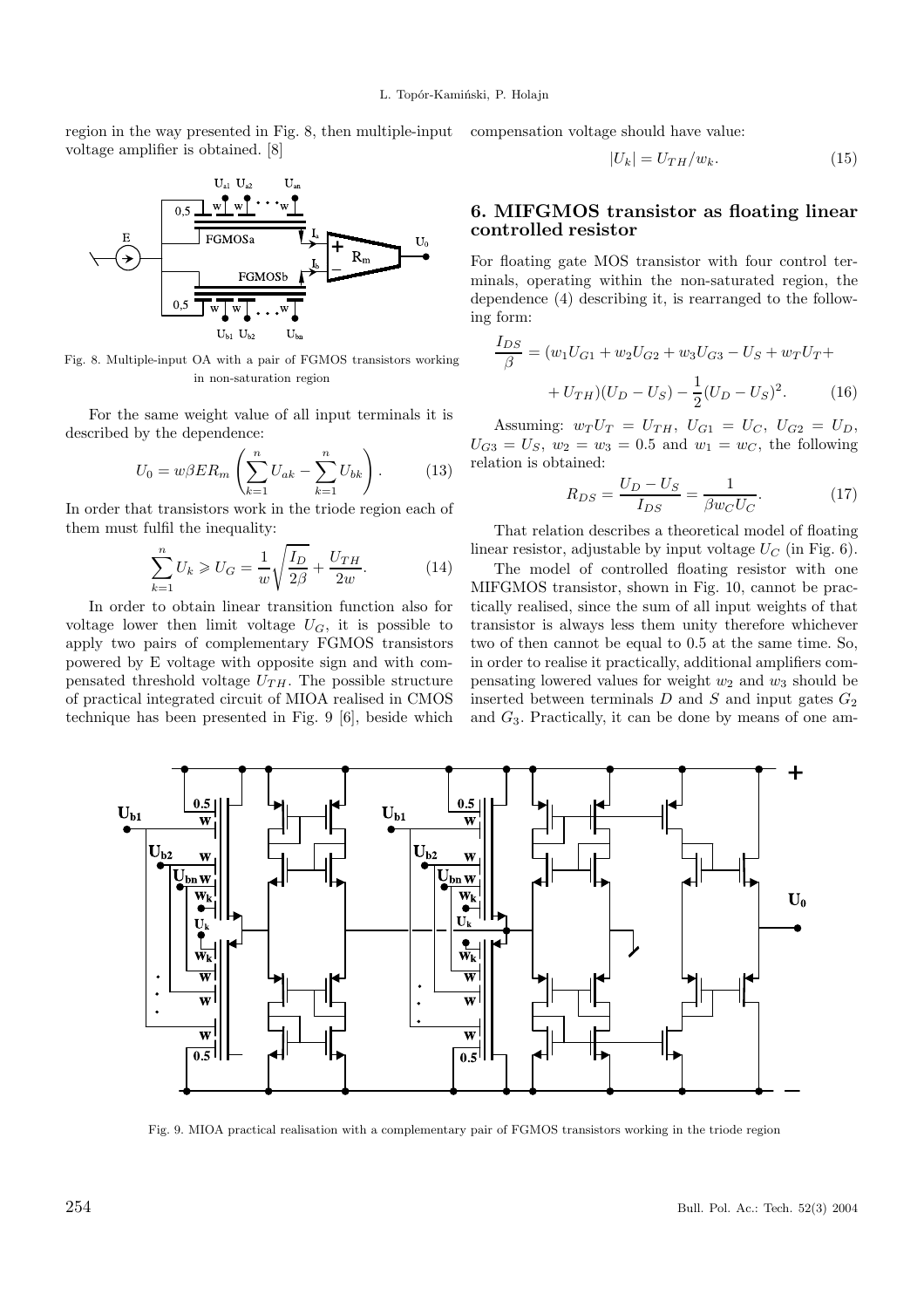Multiple-input floating-gate MOS transistor...

plifier as in Fig. 5 but with two summing inputs. However MIFGMOS transistor can be applied in the version with three terminals controlling the gate. In this case practical circuit of controlled resistor, presented in Fig. 11, is obtained.

The current between  $X$  and  $Y$  terminals is described by the following relation:

$$
I_{XY} = \beta w_C U_C (U_X - U_Y) + \beta A (U_X - U_Y)
$$

$$
-\frac{\beta}{2}(U_X - U_Y)^2\tag{18}
$$

in which:

$$
A = \frac{w_0}{w_2} \sqrt{2} \left( \sqrt{\frac{I_2}{\beta_2}} - \frac{w_0}{w_1} \sqrt{\frac{I_1}{\beta_1}} \right) + \frac{w_0 w_p w_X}{w_1 w_2} U_X + \frac{w_0 w_p w_Y}{w_1 w_2} U_Y.
$$
 (19)



Fig. 10. Theoretical model of floating linear resistor voltage controlled, using MIFGMOS transistor



Fig. 11. Practical circuit of floating linear controlled resistor with three MIFGMOS transistor